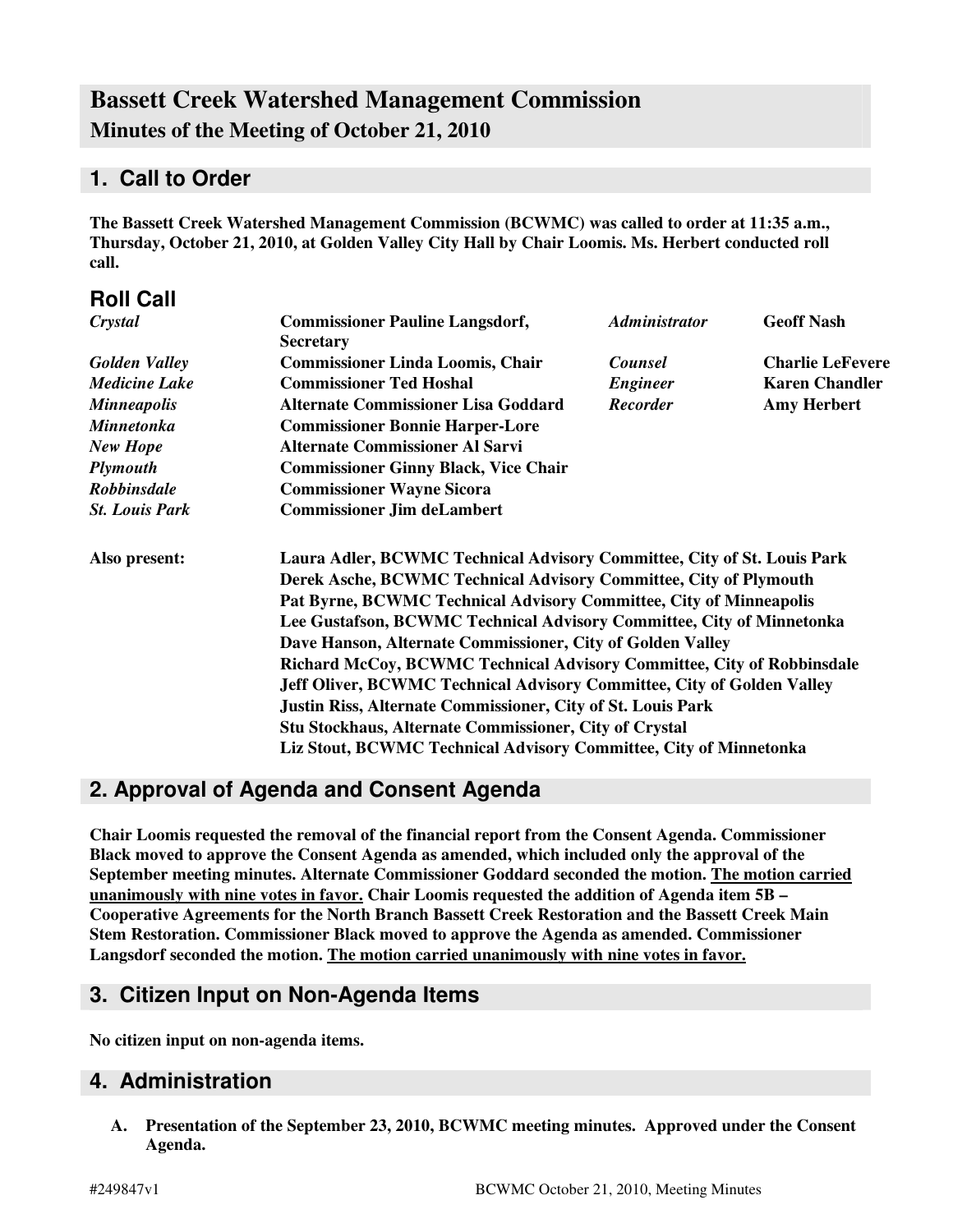**B. Presentation of the Financial Statement. Administrator Nash introduced a handout that was a draft revision to the Commission's monthly financial spreadsheet titled, "Bassett Creek Construction Project Details." He described the need for the Commission to be able to easily account for the various streams of revenues coming in such as grant funds and levy monies. Administrator Nash described a new table on the draft spreadsheet that shows anticipated revenue sources per CIP project. The Commission discussed the table and Chair Loomis recommended that the Commission take home and study the spreadsheet and changes to the financial report would be discussed at the November BCWMC meeting.**

**Administrator Nash added that the TAC had previously made comments on possible changes to the BCWMC's financial documents in order to make them easier to understand and more useful to the member cities. Mr. Gustafson said that he would like the Commission to look at how it presents its financial information in its documents and would like either the TAC or another Commission Committee to sit down and look at creative ways to make the financial documents easier to understand. He said he would like the financial documents to include descriptions of the funds. Mr. Gustafson volunteered to be on a committee to revise the Commission's financial documents and said he has already made some notes about potential revisions. Commissioner Black suggested referring the topic to the Administrative Services Committee. Chair Loomis directed the Administrative Services Committee to discuss the topic and asked Mr. Gustafson to give a copy of his notes to the Committee and to attend the Committee meeting if he was interested. Mr. Gustafson asked if he could have two hours of staff time to finish preparing his notes. Chair Loomis directed Administrator Nash to work with Mr. Gustafson. Commissioner Harper Lore moved to receive and file the October financial report. Commissioner Black seconded the motion. The motion carried unanimously with nine votes in favor.**

**The general and construction account balances as reported in the October 2010 Financial Report:**

| <b>Checking Account Balance</b>                      | 506,353.20   |
|------------------------------------------------------|--------------|
| <b>TOTAL GENERAL FUND BALANCE</b>                    | 506,353.20   |
| <b>Construction Account Cash Balance</b>             | 2,176,769.93 |
| Investment due 10/18/2010                            | 533,957.50   |
| Investment due 5/13/2015                             | 508,918.39   |
| <b>TOTAL CONSTRUCTION ACCOUNT BALANCE</b>            | 3,219,645.82 |
| -Less: Reserved for CIP projects                     | 2,426,580.43 |
| Construction cash/investments available for projects | 793,065.39   |

#### **C. Presentation of Invoices for Payment Approval.**

#### **Invoices:**

- **i. Kennedy & Graven – Legal Services through August 31, 2010 - invoice for the amount of \$2,373.40.**
- **ii. Barr Engineering Company – Engineering Services through October 1, 2010 invoice for the amount of \$36,084.17.**
- **iii. Watershed Consulting, LLC – Administrator Services through September 30, 2010 – invoice for the amount of \$3,000.00.**
- **iv. Amy Herbert – September Administrative Services - invoice for the amount of \$2,560.31.**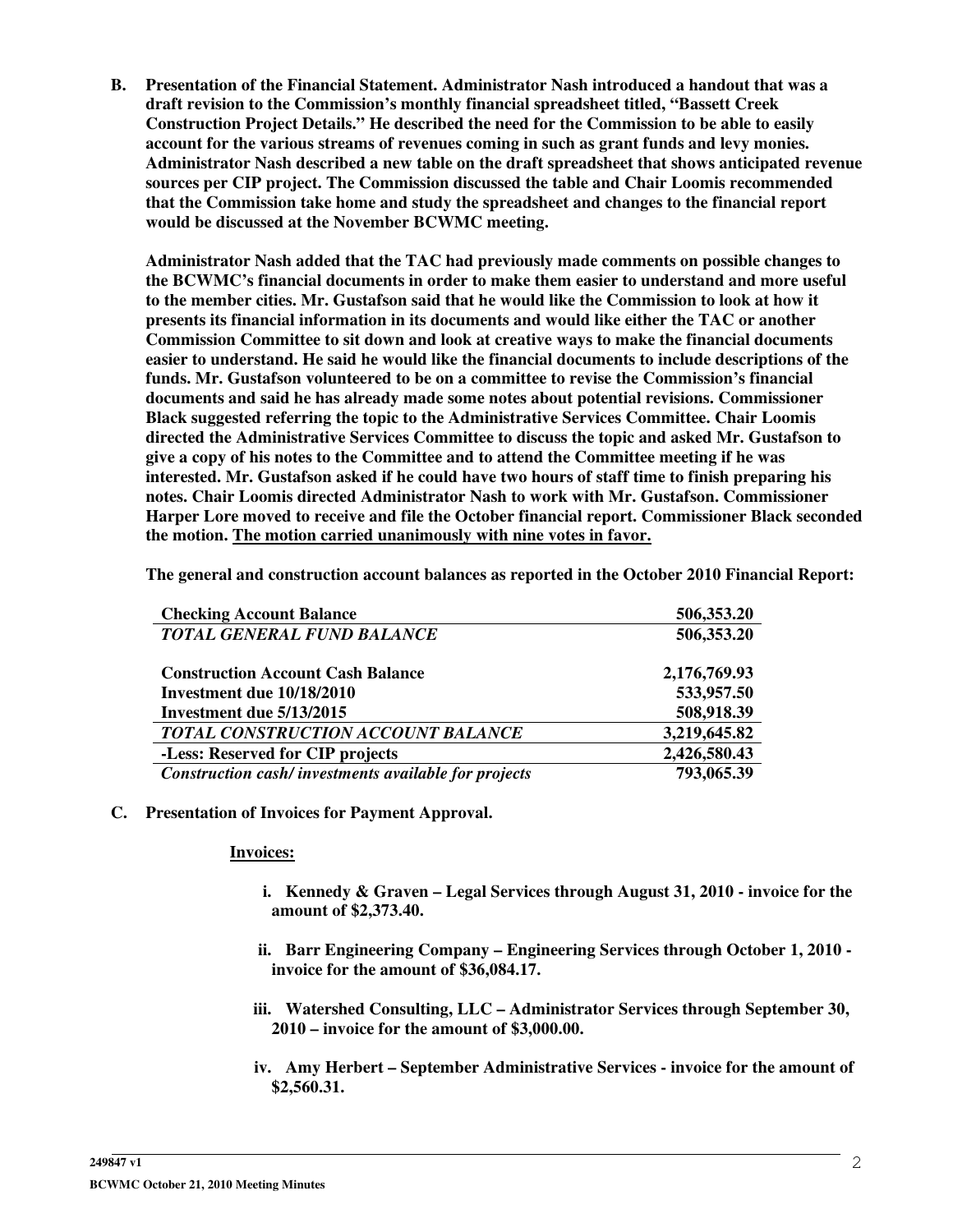- **v. Finance and Commerce – Public Hearing Notice Publication – invoice for the amount of \$144.82.**
- **vi. Lakeshore Weekly News – Public Hearing Notice Publication – invoice for the amount of \$134.20.**
- **vii. Sun Newspapers - Public Hearing Notice Publication – invoice for the amount of \$343.20.**

**Commissioner Black moved to approve payment of the invoices. Commissioner Langsdorf seconded the motion. Commissioner Hoshal had questions on the Barr Engineering invoice regarding erosion control inspection costs for projects that have incurred permit fees and are listed on the invoice by project versus erosion control inspections of construction sites not listed by project. Ms. Chandler said she would get the details on the distinction and would get the information to the Commission. By call of roll, the motion carried unanimously with nine votes in favor.**

### **5. New Business**

- **A. City of Plymouth Reimbursement Request for Parkers Lake Improvements. Ms. Chandler explained that the Commission received a reimbursement request from the City of Plymouth in the amount of \$52,486.60 for the Parkers Lake Improvements CIP project. She pointed out that an addendum to the original project agreement between the Commission and the City of Plymouth amended the project budget to \$56,000. Ms. Chandler said that the project is completed** as of October 5, 2010, and this is the one and only reimbursement request for the project by the **City. She said that the Commission Engineer reviewed the supporting documents of the request and recommends reimbursement of the requested amount of \$52,486.60. Commissioner Black moved to approve the reimbursement. Commissioner Hoshal seconded the motion. By call of roll the motion carried with nine votes in favor.**
- **B. Cooperative Agreements for the North Branch Bassett Creek Restoration and the Bassett Creek Main Stem Restoration. Mr. LeFevere noted that the contracts are in the same form as previous agreements undertaken by the Commission for projects. He said if the Commission is ready to go ahead with the agreements then he recommends that the Commission authorize the Chair to execute the agreement for the North Branch project and the Vice Chair for the Main Stem project. Commissioner Hoshal asked if the Commission had ever had a call for or should consider the benefit of a non-performance clause in the contracts. The Commission discussed the idea and determined that due to the Commission's process and the method that it uses to pay for projects, which is on a reimbursement basis, a non-performance clause isn't necessary. Commissioner Black moved to enter into the agreements with the City of Crystal and with the City of Golden Valley and to authorize her on behalf of the Commission to execute the agreement with the City of Golden Valley. Commissioner deLambert seconded the motion. The motion carried unanimously with nine votes in favor.**

### **6. Old Business**

- **A. TMDL Updates.**
	- **i. Sweeney Lake TMDL. Administrator Nash gave a brief summary of the recent history of the Sweeney Lake TMDL process in terms of the external phosphorus wasteload allocation that was put into the TMDL. He described two recent meetings – one with the TMDL technical stakeholder group, staff, and MPCA representatives, and another with staff, technical stakeholder representatives from Hennepin County and Mn/DOT, and**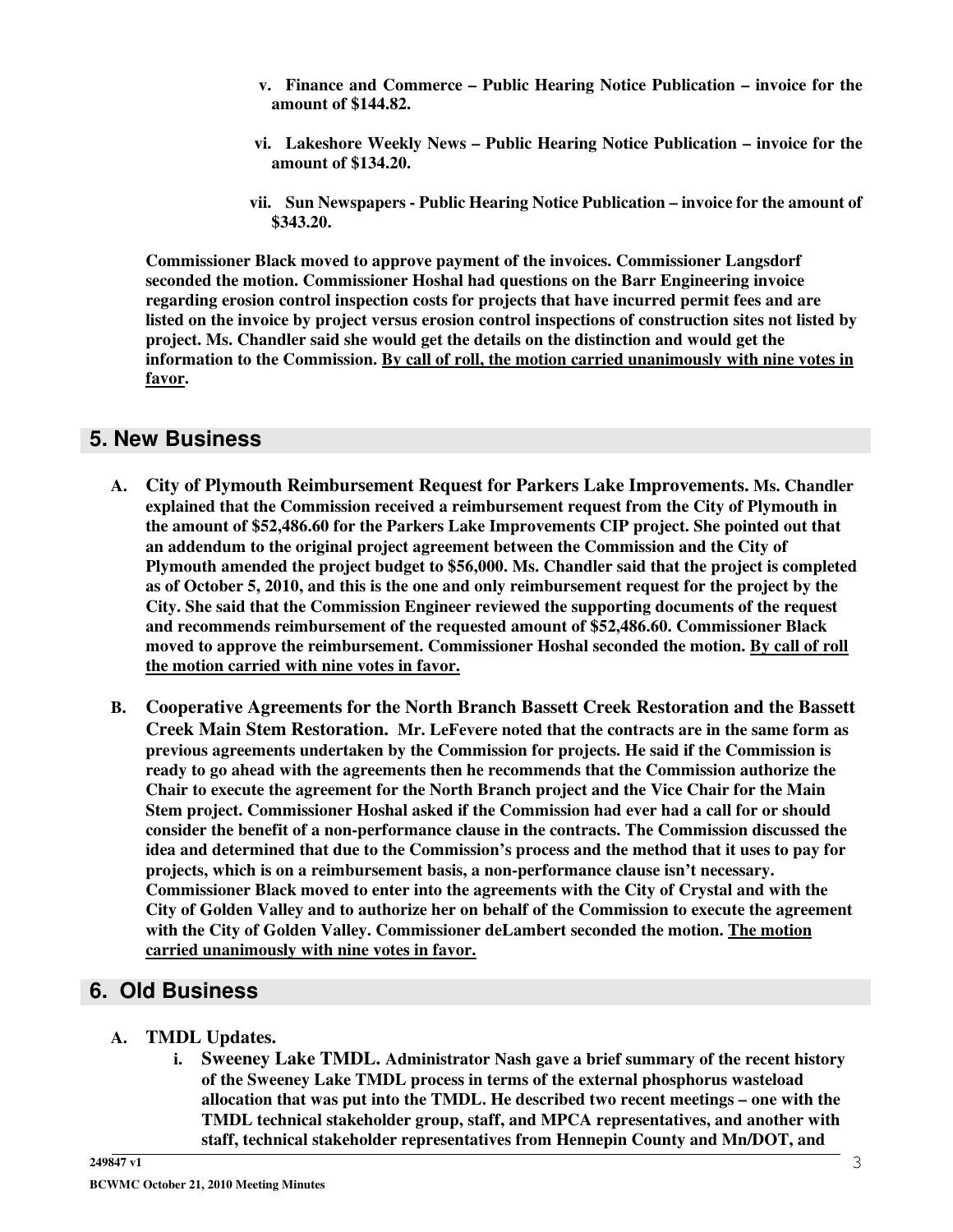**MPCA representatives. Administrator Nash said the outcome of the meetings resulted in an agreement to decrease the external phosphorous wasteload allocation in the Sweeney Lake TMDL from 150 pounds to 99 pounds. Administrator Nash asked the Commission to approve the 99 pounds external phosphorus wasteload allocation, to direct SEH to incorporate the number into the TMDL, to revise the TMDL as necessary, and to send the TMDL to the MPCA for its review and its forwarding to the United States Environmental Protection Agency (U.S. EPA). Administrator Nash noted that Ron Leaf of SEH is going to include in the revised TMDL a timeline for accomplishing the reductions described in the TMDL as discussed at the meeting. At the meeting, and as Mike Trojan of the MPCA described a timeline of 30 years to meet the goals. Commissioner Black moved to approve revising the Sweeney Lake TMDL to list the external phosphorous load reduction of 99 pounds and to submit the TMDL to the MPCA. Commissioner Harper-Lore seconded the motion. The motion carried unanimously with nine votes in favor.**

**B. Education Committee. Commissioner Langsdorf reported that Commissioner Hoshal has been doing a lot of work on the Committee's history of Bassett Creek project. She stated that the West Metro Watershed Alliance (WMWA) met on October 12 th and spent most of the meeting discussing the snow and ice brochure. She explained different ways that the Commission could have the brochures printed, explained that the Education Committee had approximately \$1,000 in its budget that could be used for brochure printing, described different ways that the cities could obtain the brochures for their use, and asked how the Commission would like to move forward with the brochures.**

**Commissioner Black moved for staff to post to the Commission's Web site the electronic copy of the "Residential Snow and Ice Care." Alternate Commissioner Goddard seconded the motion. The motion carried unanimously. The Commission decided that WMWA would contact via e-mail the City Manager for each member city, except for the City of Minneapolis since it should be contacted through its public works director, with the question on how many of which brochures each city wants and which cities want to do their own printing and which cities want WMWA to coordinate the printing. Commissioner Langsdorf announced that the next Education and Public Outreach Committee meeting will be on October 28 th at 9:00 a.m. at Plymouth City Hall and the next WMWA meeting will be on November 9 th at 11:30 a.m. at Plymouth City Hall.**

### **7. Communications**

- **A. Chair: No Communications**
- **B. Administrator: Administrator Nash reviewed his Administrator's Report with the Commission.**
	- **i. Administrator Nash noted that he has revised the draft BCWMC Policy Manual and has given it to Commissioner Welch for his review. Administrator Nash said he and Commissioner Welch will meet to discuss the manual after which he will bring the manual back in front of the Administrative Services Committee.**
	- **ii. Administrator Nash reported that he sent out to the TAC the second questionnaire regarding policy issues for the Next Generation Plan and he is asking for responses by next week.**
	- **iii. Administrator Nash said the Commission received a copy of a letter to the Department of Natural Resources from Braun Intertec regarding the DNR permitting of the Sweeney Lake Association's aerator. Administrator Nash said that the DNR granted the permit to the Sweeney Lake Association on October 1, 2010, and since it seems like the permitting process has occurred and is completed, then the Commission doesn't need to comment on the matter.**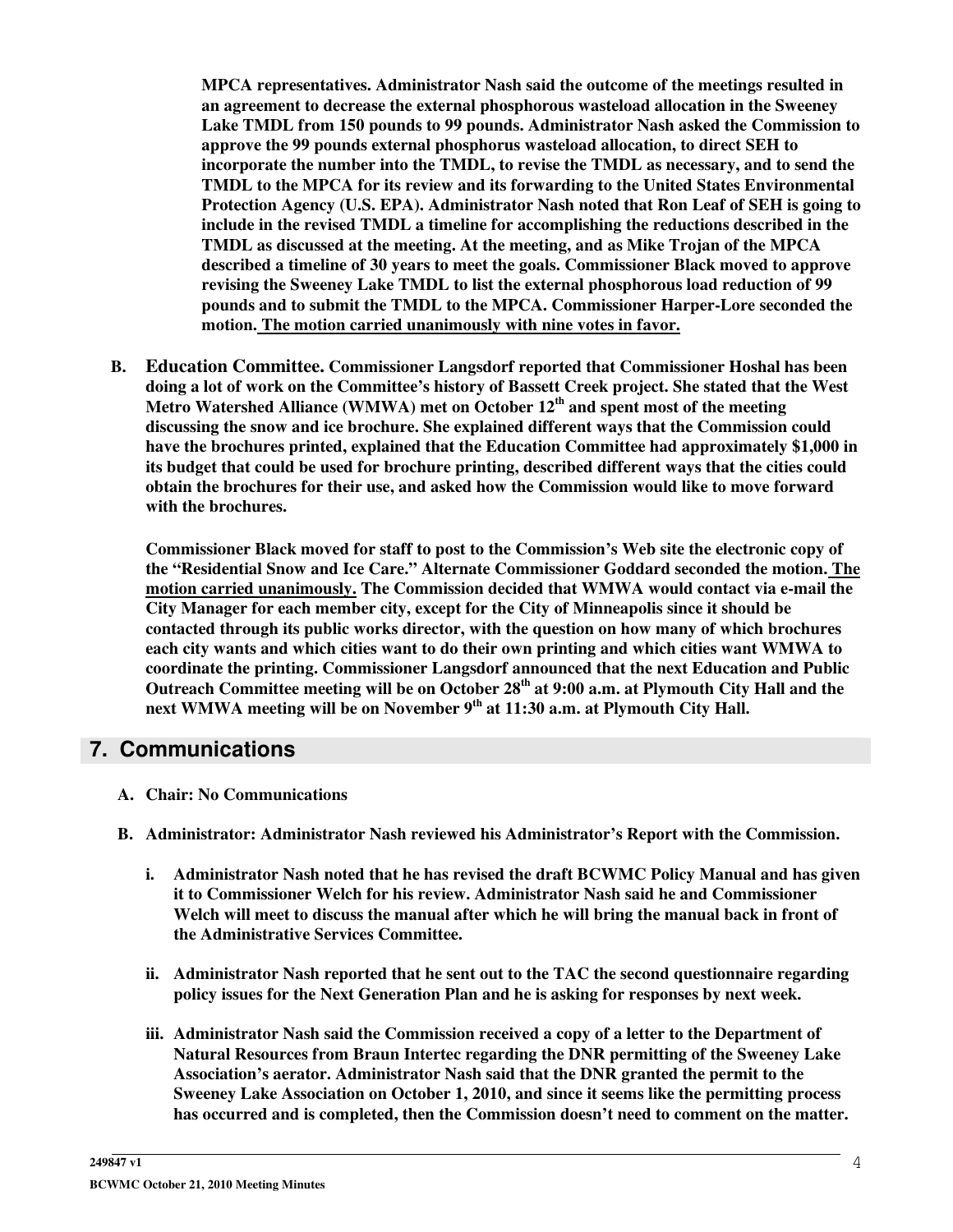- **iv. Administrator Nash brought up a letter addressed to the Golden Valley BCWMC Commissioner from Caroline's Kids Foundation with questions about a possible conflict of interest with respect to the role of the Commission and the Sweeney Lake Association's aerator program and permit since the BCWMC's Golden Valley Alternate Commissioner is also a member of the Sweeney Lake Association. Chair Loomis directed Counsel to work with Administrator Nash to draft a response letter to Caroline's Kids Foundation specifying that the Commission has no authority in the regulation of the aerators and that Counsel and the Commission have determined that there is no conflict of interest.**
- **v. Administrator Nash brought up the idea of scheduling the Committee of the Whole regarding the Next Generation Plan. Chair Loomis directed Administrator Nash to add the topic to the November agenda unless so many other agenda items come up that there is not enough time for the discussion. She directed Administrator Nash, in the case that the item will not fit onto the November agenda, to schedule a meeting of the Committee of the Whole.**
- **vi. Chair Loomis announced that Administrator Nash has let her know that over his last two invoice cycles he has not charged the Commission for his work over the Commission's \$3,000 monthly budget for his work and expenses but that with all of the tasks the Commission has assigned him he will likely go over that budget next month. Chair Loomis authorized Administrator Nash for the overage.**
- **C. Commissioners:**
	- **i. Commissioner Hoshal updated the Commission that the City of Medicine Lake is progressing on its erosion and sediment control ordinance. He said the City of Medicine Lake is waiting to hear back from the Metropolitan Council on the stormwater portion of the City's Comprehensive Plan before the City moves forward with adopting the ordinance but the City is on track to meet the 180-day requirement.**
	- **ii. Commissioner Hoshal announced that the Freshwater Society is hosting a sustainable water resources round table today and tomorrow and he has details if anyone is interested in learning more.**
	- **iii. Commissioner Langsdorf said that there is a metro area lake and river groups summit on November 3 rd at Hopkins Community Center.**
	- **iv. Commissioner Langsdorf commented that in this month's meeting packet there is a flyer on the Watershed Education Roundtable Discussion being held at Hamline University on November 3 rd .**
	- **v. Commissioner Hoshal requested another copy of the watershed map by Barr Engineering and also a copy for Commissioner Harper-Lore. Chair Loomis directed the Commission Engineer to provide the copies and to charge the costs to the Education budget. Administrator Nash commented that other watershed districts have useful fold-out maps. Chair Loomis directed the Education Committee to investigate having such a map created for the BCWMC.**
	- **vi. Commissioner Harper-Lore reported that she attended the MN Water Resources Conference and met people from the MPCA and that she would write up a summary of what she learned and would send it around to the Commission.**
- **D. Committees: No communications**
- **E. Counsel: No communications**